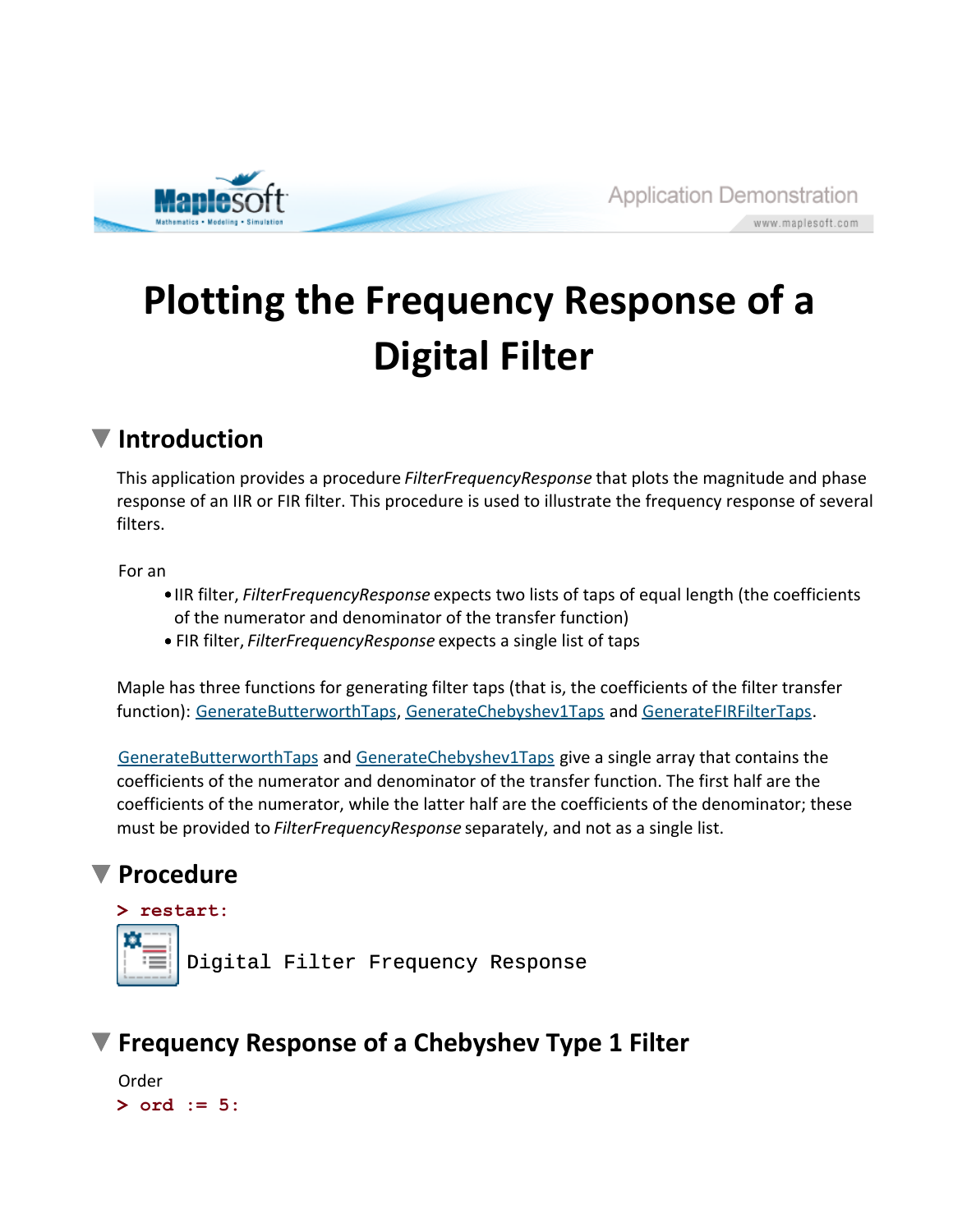Sampling frequency

```
> 
sampling_freq := 2000.0:
```
Cutoff frequency

```
> 
filt_freq := 800 / sampling_freq
                          filt freq := 0.4000000000
```
**(3.1)**

Passband ripple

**> ripple := 29:**

Here we returns transfer function coefficients of a lowpass digital Chebyshev Type I filter

```
> 
taps := SignalProcessing:-GenerateChebyshev1Taps( ord, 
  filt_freq, ripple, filtertype = lowpass);
taps := [0.0145256222951223, 0.0726281114756114, 0.145256222951223,(3.2)
   0.145256222951223, 0.0726281114756114, 0.0145256222951223, 1.,
   1.67764328574172, 1.12542851668154, -0.885659875792075, -1.51371985423053,
   -0.938872158956746
```
Assign the coefficients of the numerator and denominator to separate names

```
> 
taps := convert( taps, list ):
  num_taps := numelems( taps ):
  b := taps[ 1..num_taps / 2 ];
  a := taps[ num_taps / 2 + 1 .. -1 ];
b := [0.0145256222951223, 0.0726281114756114, 0.145256222951223,0.145256222951223, 0.0726281114756114, 0.0145256222951223]
a := [1, 1.67764328574172, 1.12542851668154, -0.885659875792075,(3.3)
   -1.51371985423053, -0.938872158956746
```
Now plot the magnitude and phase of the filter

#### **> FilterFrequencyResponse(b,a)**



### **Frequency Response of an FIR Filter**

```
> 
taps := SignalProcessing:-GenerateFIRFilterTaps( 48, 0.25, 
 window = Hamming, normalize = false, filtertype = lowpass)
```